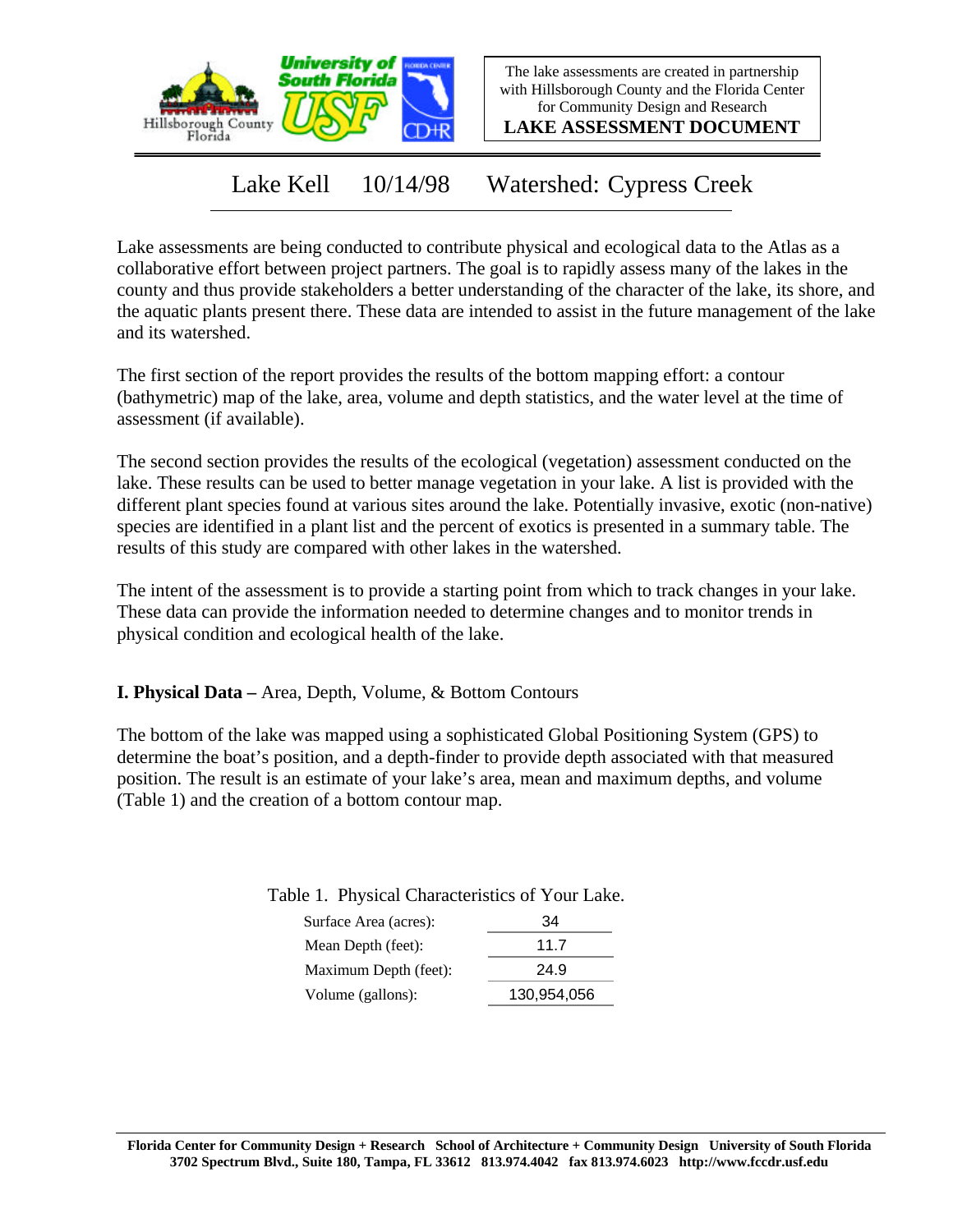

## **L a ke K e l l**

Section-Township-Range  $01 - 27 - 18$  Contour Lines Expressed in 2 - Foot Interv als L a k e Perimeter ground level

EXPLANATION: d a t e October 14, 1998. Explanation: water le vel w a s 6 5 . 9 8 f t M e a n S e a Level when was surveyed. Contours expressed in a b s olu t e d e p t h b elo w t his le vel.

DATA SOURCES:

DATA SOURCES:<br>Digital orthophotos by United States al Survey. All contours generated b y Flo rid a Center for m u nity D esig n a n d **Research** on surv ey d a t a provided b y the Hillsborough County Lake Management Program.

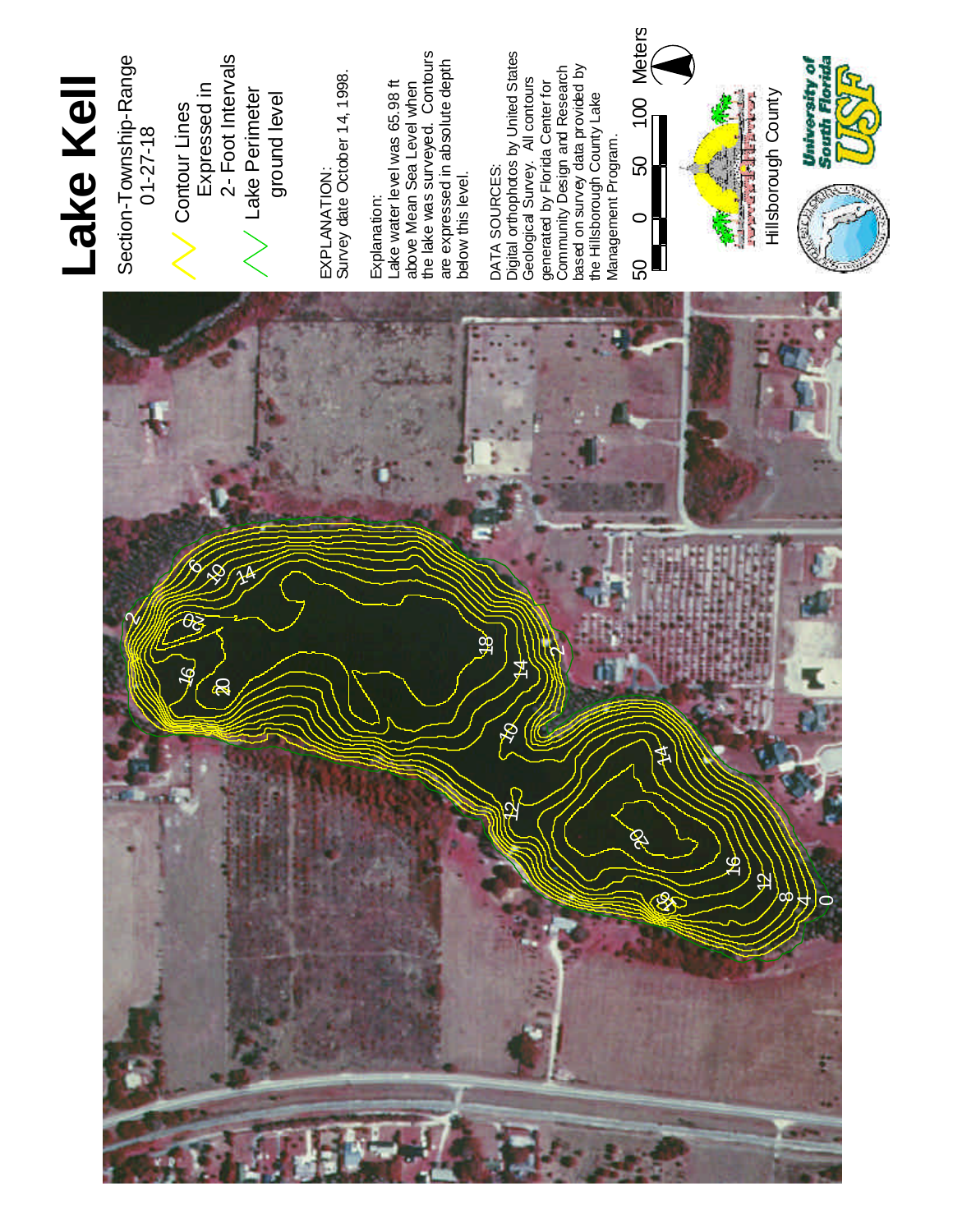

**LAKE ASSESSMENT DOCUMENT**

### Lake Kell 10/14/98 Watershed: Cypress Creek

### **II. Ecological Data**

Aquatic Plant Survey

Approximately equispaced sites are haphazardly mapped around the lake and the aquatic plants at each site are surveyed. The total number of species from all sites is used to approximate the total diversity of aquatic plants and the percent of invasive-exotic plants on the lake and in the watershed (Table 2). Many of these plants are considered ecologically harmful, as they tend to out-compete native species. Such "nuisance" plants can also make boating and other recreational activities difficult or impossible. The common and scientific names of plant species found on your lake are listed in Table 3.

> Table 2. Comparison of species diversity between your lake and other assessed lakes located within your watershed.

|                        |     | Lake Kell Cypress Creek |  |
|------------------------|-----|-------------------------|--|
|                        |     | (Average)               |  |
| Number of Taxa:        | 44  | 26                      |  |
| Percent Exotic Plants: | 16% | 15%                     |  |

Table 3. Botanical and common names of the most commonly found plants on your lake. Percent frequency (of occurence), habit (location where found), status (native or exotic), and EPPC status are provided.

| Common Name                     | <b>Plant Species</b>        | Frequency | Habit     | <b>Status</b> | <b>EPPC</b> |
|---------------------------------|-----------------------------|-----------|-----------|---------------|-------------|
| Cypress                         | Taxodium spp.               | 100%      | Emergent  | Native        | <b>NL</b>   |
| <b>Torpedo Grass</b>            | Panicum repens              | 90%       | Emergent  | Exotic        |             |
| Water Primroses, Primrosewillow | Ludwigia spp.               | 80%       | Emergent  | Unknown       | NL          |
| Swamp Fern                      | Blechnum serrulatum         | 70%       | Emergent  | Native        | NL.         |
| Wax Myrtle                      | Myrica cerifera             | 70%       | Emergent  | Native        | NL          |
| Common Buttonbush               | Cephalanthus occidentalis   | 60%       | Emergent  | Native        | <b>NL</b>   |
| Water Hyacinth                  | Eichhornia crassipes        | 60%       | Floating  | Exotic        |             |
| <b>Climbing Hempvine</b>        | Mikania scandens            | 60%       | Emergent  | Native        | <b>NL</b>   |
| Water Spangles, Water Fern      | Salvinia minima             | 60%       | Floating  | Native        | NL          |
| Cattails                        | Typha spp.                  | 60%       | Emergent  | Native        | <b>NL</b>   |
| Southern Red Maple              | Acer rubrum var. trilobum   | 50%       | Emergent  | Native        | <b>NL</b>   |
| <b>Alligator Weed</b>           | Alternanthera philoxeroides | 50%       | Emergent  | Exotic        | Ш           |
| Lemon Bacopa                    | Bacopa caroliniana          | 50%       | Submersed | Native        | <b>NL</b>   |
| Filamentous Algae, Algal Mats   | Algae, Filamentous          | 40%       | Floating  | Native        | NL          |
| Camphor-tree                    | Cinnamomum camphora         | 40%       | Emergent  | Native        |             |
| Dahoon Holly                    | llex cassine                | 40%       | Emergent  | Native        | <b>NL</b>   |

Florida Center for Community Design + Research School of Architecture + Community Design University of South Florida 3702 Spectrum Blvd., Suite 180, Tampa, FL 33612 813.974.4042 fax 813.974.6023 http://www.fccdr.usf.edu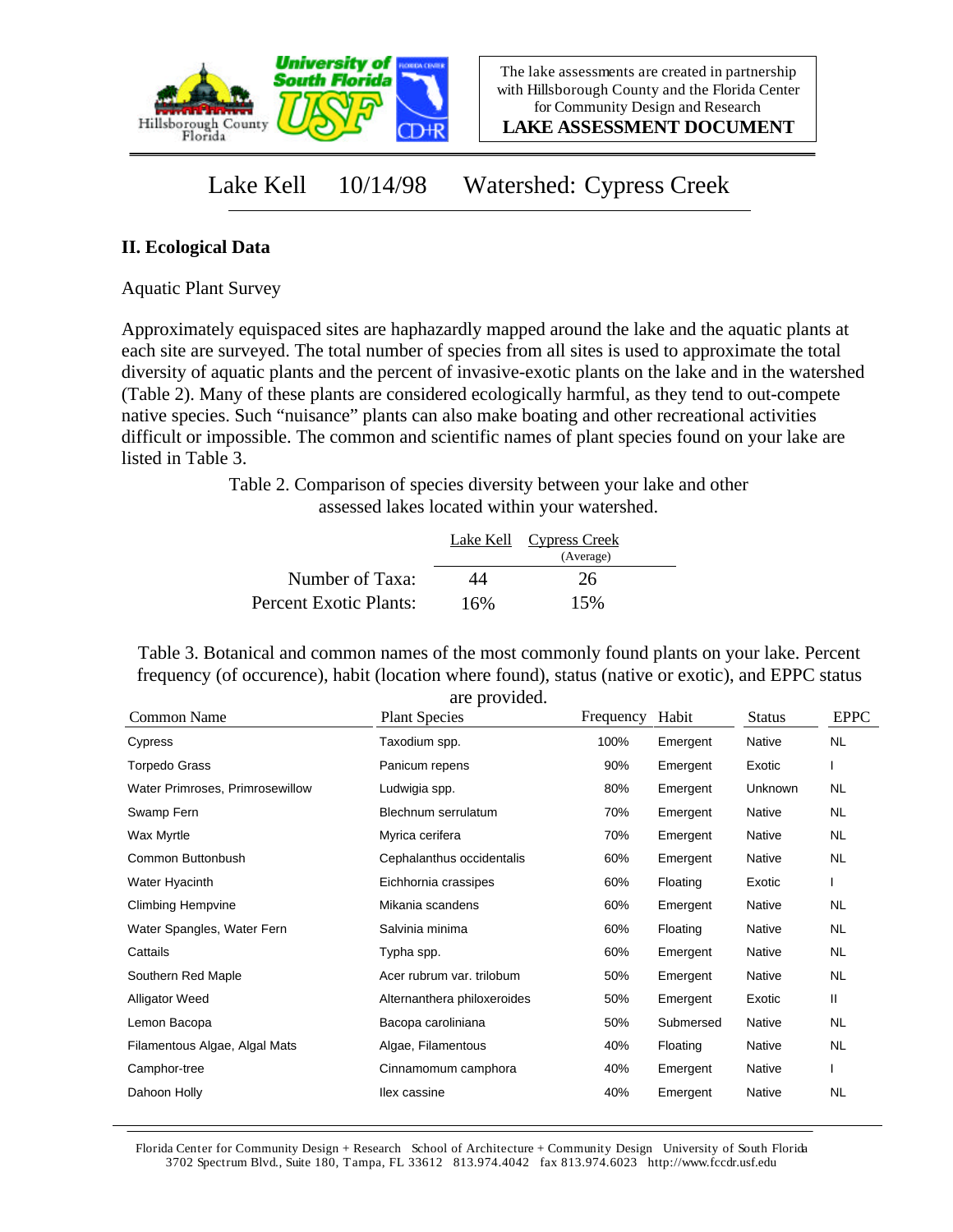# Lake Kell 10/14/98 Watershed: Cypress Creek

| Punk Tree, Melaleuca                   | Melaleuca quinquenervia           | 40% | Emergent  | Exotic  | L         |
|----------------------------------------|-----------------------------------|-----|-----------|---------|-----------|
| Manatee Mudflower, Baby's Tears        | Micranthemum glomeratum           | 40% | Submersed | Native  | <b>NL</b> |
| <b>Brazilian Pepper</b>                | Schinus terebinthifolius          | 40% | Emergent  | Exotic  | L         |
| Southern Wood Fern                     | Dryopteris ludoviciana            | 30% | Emergent  | Native  | NL.       |
| Dayflower                              | Commelina spp.                    | 20% | Emergent  | Exotic  | <b>NL</b> |
| Manyflower Marshpennywort, Water Penny | Hydrocotyl umbellata              | 20% | Emergent  | Native  | NL.       |
| <b>Morning Glory</b>                   | Ipomoea spp.                      | 20% | Emergent  | Unknown | <b>NL</b> |
| Sweetbay Magnolia                      | Magnolia virginiana               | 20% | Emergent  | Native  | <b>NL</b> |
| Spatterdock, Yellow Pondlily           | Nuphar lutea var. advena          | 20% | Floating  | Native  | <b>NL</b> |
| Cinnamon Fern                          | Osmunda cinnamomea                | 20% | Emergent  | Native  | NL.       |
| <b>Pickerel Weed</b>                   | Pontederia cordata                | 20% | Emergent  | Native  | <b>NL</b> |
| Poison Ivy                             | Toxicodendron radicans            | 20% | Emergent  | Native  | NL.       |
| Bog Hemp, False Nettle                 | Boehmeria cylindrica              | 10% | Emergent  | Native  | <b>NL</b> |
| Golden Canna, Bandana-Of-The-Everglade | Canna flaccida                    | 10% | Emergent  | Native  | NL.       |
| <b>Water Purslane</b>                  | Didiplis diandra                  | 10% | Submersed | Unknown | <b>NL</b> |
| False Daisy, Yerba De Tajo             | Eclipta alba (prostrata)          | 10% | Emergent  | Native  | NL.       |
| Baldwin's Spikerush, Roadgrass         | Eleocharis baldwinii              | 10% | Submersed | Native  | <b>NL</b> |
| Loblolly Bay                           | Gordonia lasianthus               | 10% | Emergent  | Native  | <b>NL</b> |
| Royal Fern                             | Osmunda regalis                   | 10% | Emergent  | Native  | <b>NL</b> |
| Maidencane                             | Panicum hemitomon                 | 10% | Emergent  | Native  | <b>NL</b> |
| Algae                                  | Periphyton spp.                   | 10% | Submersed | Native  | <b>NL</b> |
| Pine Tree                              | Pinus spp.                        | 10% | Emergent  | Native  | NL.       |
| Smartweed, Knotweed                    | Polygonum spp.                    | 10% | Emergent  | Native  | <b>NL</b> |
| Bulltongue Arrowhead, Duck Potato      | Sagittaria lancifolia             | 10% | Emergent  | Native  | <b>NL</b> |
| Willow                                 | Salix spp.                        | 10% | Emergent  | Native  | <b>NL</b> |
| Creeping Oxeye                         | Sphagneticola (Wedelia) trilobata | 10% | Emergent  | Exotic  | Ш         |
| <b>Giant Duckweed</b>                  | Spirodela polyrhiza               | 10% | Floating  | Native  | NL.       |
| <b>Bladderwort</b>                     | Utricularia spp.                  | 10% | Submersed | Native  | <b>NL</b> |